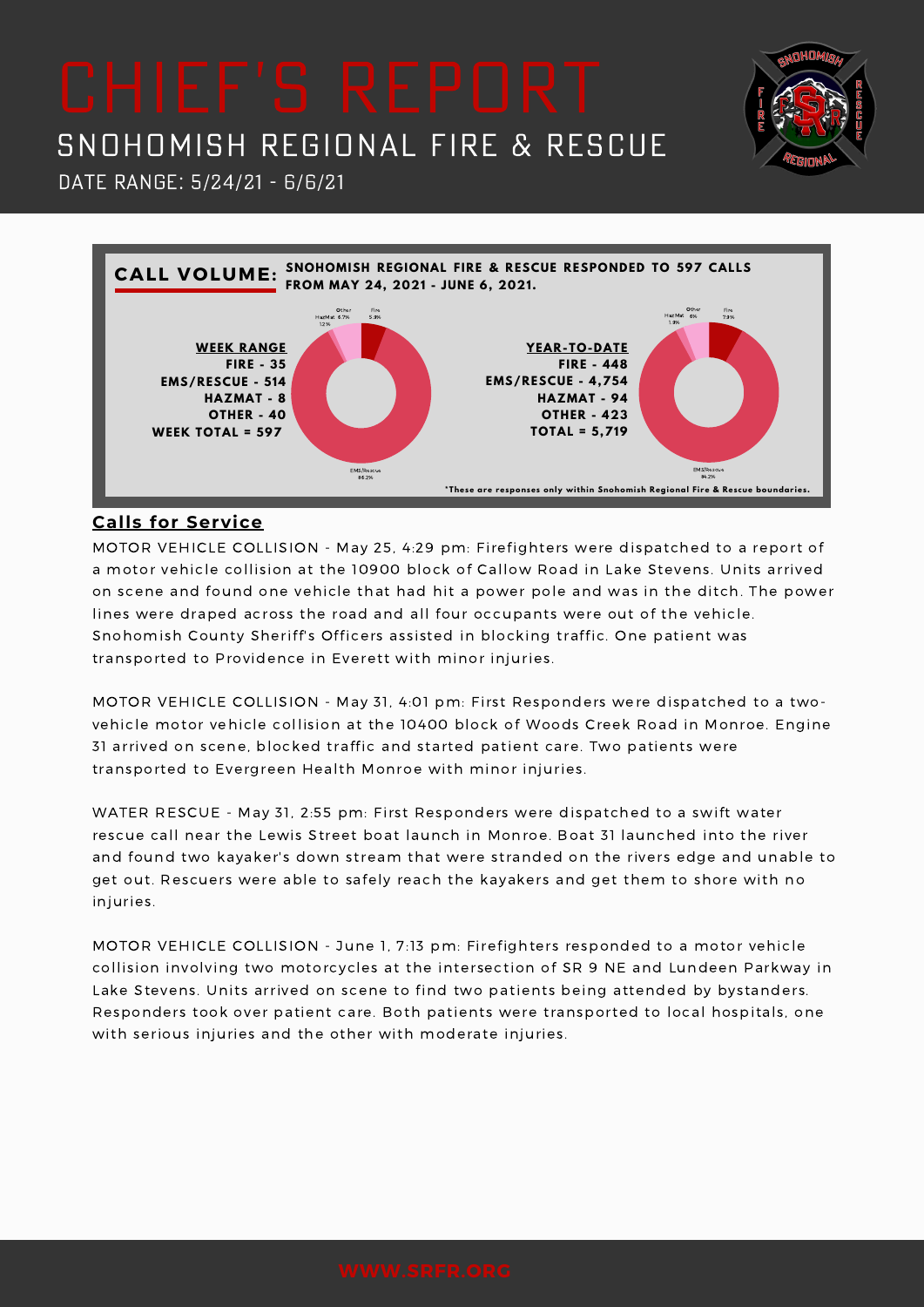

Date Range: 5/24/21 - 6/6/21

### **FIRE CHIEF**

- During the week of May 24, Chief O'Brien attended the Washington Fire Chief's Board Meeting and Business Meeting. Chief O'Brien was elected to serve another two year team on the Fire Chief's Executive Board.
- May 25, Chief O'Brien attended the Snohomish County Broadband Action Team (BAT). The BAT is comprised of community leaders working to improve broadband communications in Snohomish County.
- May 26, Snohomish Regional Fire an Rescue participated in a ribbon ceremony in remembrance of fallen Firefighter/Paramedic Eric Shouse. We honor Eric and his family Kahlina and their two daughters.
- May 27, the Revenue Planning Committee met to revue the results of the Community Survey.
- June 8, Chief O'Brien and Mill Creek City Manager Michael Ciaravino met by phone to check in and discuss progress with the Mill Creek Service Contract. To date, Mill Creek continues to research options including service with another fire district and continuing service with SRFR.

#### **EMS**

.

- Staff have been working on a Chaplain Policy and Job Description with the potential of rolling out the new program this quarter. The goal is to align all three Battalions.
- Staff have been working with HR to announce the opening for a Long Term Acting MSO Position on Delta Shift.
- Staff have been working to have all registration paperwork in order for Jessica Hanna to attend the Michael Copass Paramedic Program that Starts in October.
- We have received notification from the DOH that our amended EMS license has been approved and is in process. The amendment details ALS coverage to Granite Falls while they work on getting their ALS Service up and running 24-7.
- Our EMS Instructor Cadre has been providing EMS training the last two weeks to our New Members during their Post Academy.
- Staff met with Leaders from Evergreen Health Monroe and Kirkland along with Dr. Cooper on how we can collaborate and assist Evergreen Health Monroe when they have a lapse in Respiratory Therapy at the Hospital. Staff said this will be a rare occurrence but could involve one of our Medic Units transporting and intubated Patient to Providence Everett or Evergreen Kirkland where there is Respiratory Therapy on staff.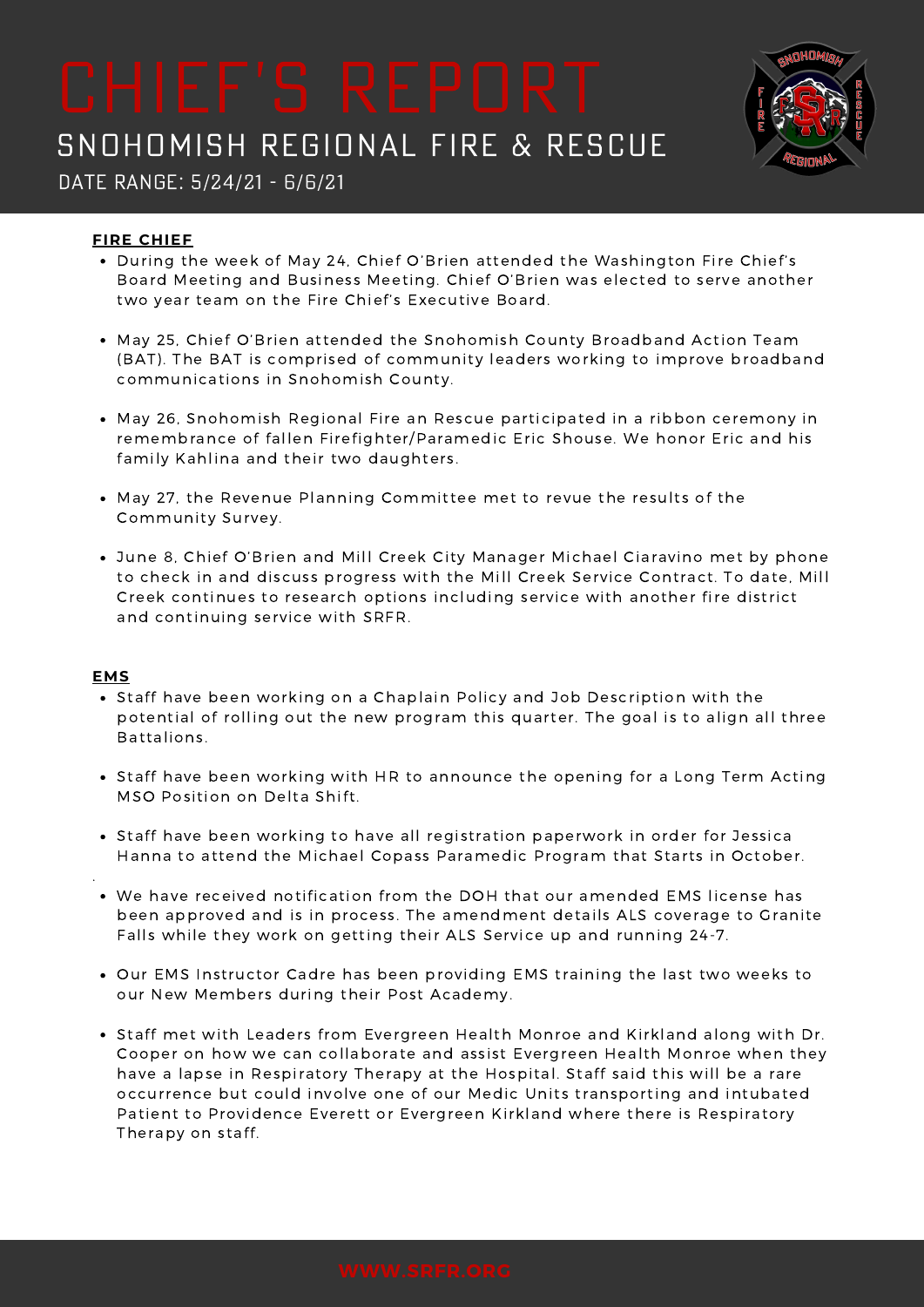

## Date Range: 5/24/21 - 6/6/21

### **HEALTH & SAFETY**

- Staff have been diligently working to develop the guidance for our district on reducing mask requirement in District facilities.
- A pop-up vaccine clinic for first responders was held on June 3. The clinic was at Station 31 from 0800-1000. The single dose Johnson and Johnson vaccine was administered.
- Staff continue to work on a reopening plan for our organization. The goal for reopening is 7/5/2021 in accordance with Washington state mandates.

#### **STRATEGIC ANALYSIS**

- The initial draft of the Strategic Plan document has been completed.
- Fitch & Associates has all of our data for the Standards of Cover. We are awaiting the release of the data for the core team to review.

#### **FIRE & LIFE SAFETY**

- A staffing/hiring plan to sustainably staff the fire marshal's office for code enforcement activities was completed. The plan includes a breakdown of activities (plan review, new construction inspections, annual inspections/pre-fire planning).
- Staff worked to update an ILA for Regional Fire Marshal Service Delivery with scope, services, qualifications, fees, and authority. We continue to work with Sultan on an ILA for service.

#### **TRAINING DIVISION**

- The Training Division and the Driver Operator committee are conducting tender and drafting drills at the Snohomish Training Center this week and last week.
- The Probational Firefighters transferred from the post academy to shift on June 1, 2021. Additionally, the new part time Firefighters have completed their shadow shifts and started on shift June 1. 2021.
- The Training Division posted a job announcement for a training officer with Driver Operator qualifications. Interviews took place June 2, 2021.
- Captain Titland transferred from his training role to a Battalions Chief position on June 1st. Congratulations Colby!
- HR and Training are currently preparing for the upcoming BC test in June.